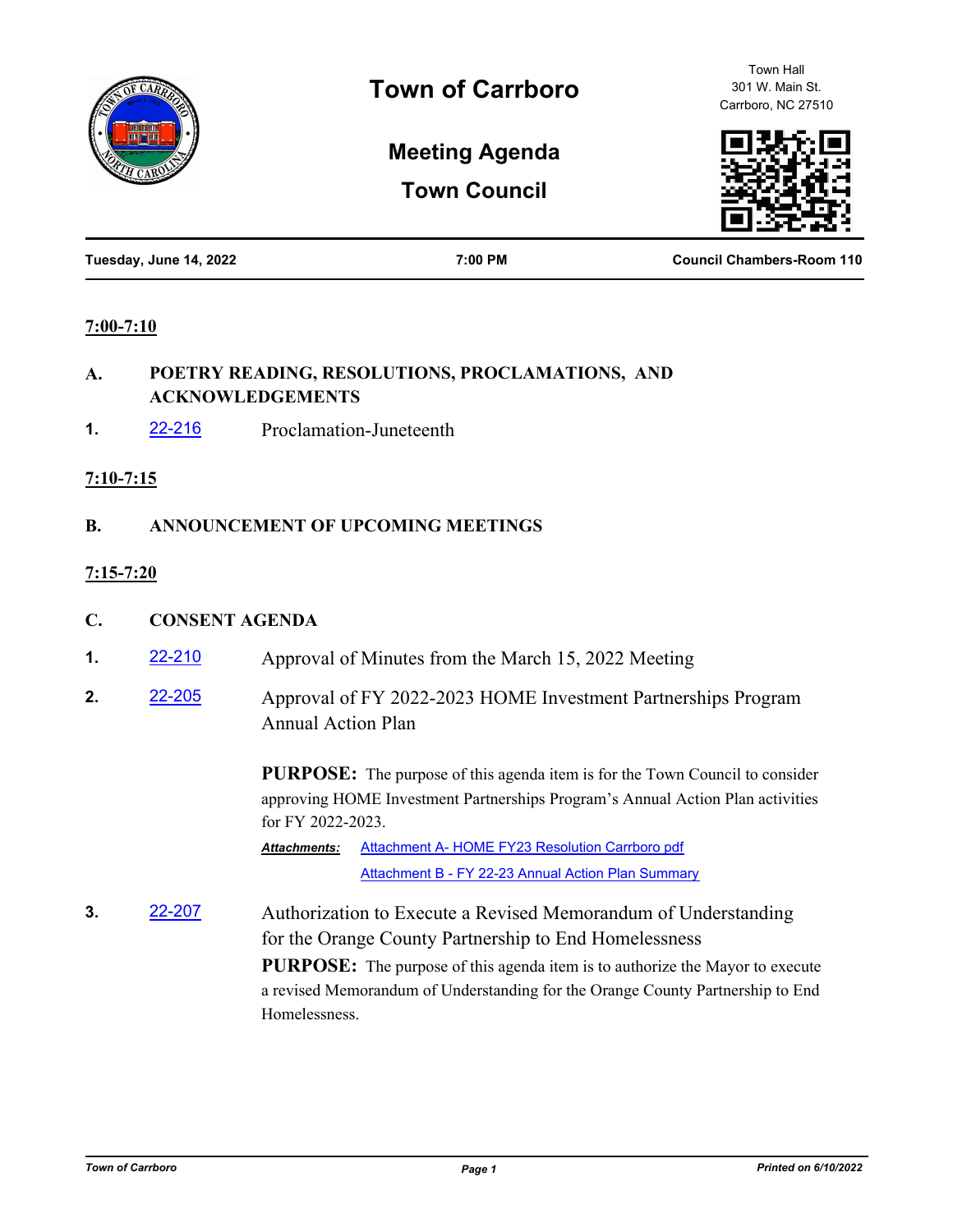|    |        | <b>Attachment A - Resolution</b><br>Attachments:                                                                 |  |
|----|--------|------------------------------------------------------------------------------------------------------------------|--|
|    |        | Attachment B - MOU OCPEH - Revised                                                                               |  |
|    |        | <b>Attachment C - MOU OCPEH Redlined</b>                                                                         |  |
|    |        | <b>Attachment D - OCPEH Job Descriptions</b>                                                                     |  |
|    |        | Attachment E - Changes Proposed by Chapel Hill                                                                   |  |
| 4. | 22-206 | <b>Transportation Projects Updates</b>                                                                           |  |
|    |        | <b>PURPOSE:</b> The purpose of this agenda item is to provide the Town Council with                              |  |
|    |        | a status report on a number of local transportation projects that are underway.                                  |  |
|    |        | A - Resolution<br><b>Attachments:</b>                                                                            |  |
|    |        | B - Transportation Project Update (v2).pdf                                                                       |  |
| 5. | 22-208 | A Request to Issue a Street Closing Permit for the Latin American                                                |  |
|    |        | Festival.                                                                                                        |  |
|    |        | <b>PURPOSE:</b><br>The purpose of this agenda item is to consider a Street Closing                               |  |
|    |        | Permit Application for the Latin American Festival.                                                              |  |
|    |        | <b>Attachment A - Resolution</b><br>Attachments:                                                                 |  |
|    |        | <b>Attachment B - Town of Carrboro Community Event Pre-Application</b>                                           |  |
|    |        | <b>Attachment C - Street Closing Permit Application</b>                                                          |  |
|    |        | <b>Attachment D - Emergency Safety Plan and Event Area Map</b>                                                   |  |
| 6. | 22-214 | A Resolution Amending the Timeline and Structure of the Community Safety Task                                    |  |
|    |        | Force                                                                                                            |  |
|    |        | <b>PURPOSE:</b> The purpose of this agenda item is for the Town Council to consider                              |  |
|    |        | amendments to the timeline and structure of the Community Safety Task Force.                                     |  |
|    |        | Attachment A- Resolution Amending the Charge of the Community<br><b>Attachments:</b><br><b>Safety Task Force</b> |  |
|    |        |                                                                                                                  |  |

# **7:20-9:00**

## **D. OTHER MATTERS**

**1.** [22-188](http://carrboro.legistar.com/gateway.aspx?m=l&id=/matter.aspx?key=4801) Work Session: FY23 Budget Discussion

**PURPOSE:** The purpose of this agenda item is for the Town Council to discuss additional information regarding FY23 budget requests.